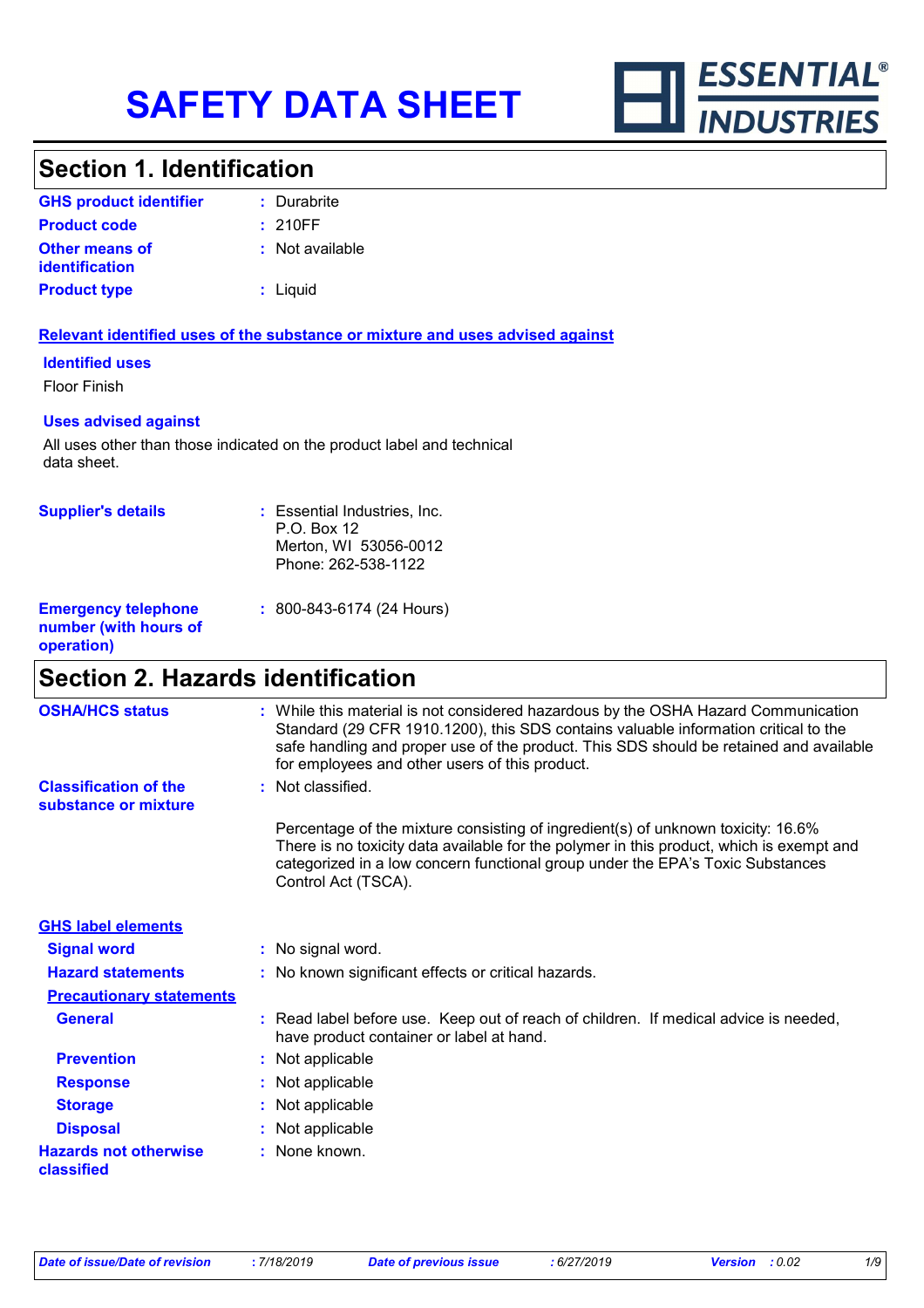### **Section 3. Composition/information on ingredients**

**Substance/mixture :**

: Mixture

| <b>Ingredient name</b>    | $\bullet$ | <b>CAS number</b> |
|---------------------------|-----------|-------------------|
| 2-(2-ethoxyethoxy)ethanol | ≲3        | 111-90-0          |

Any concentration shown as a range is to protect confidentiality or is due to batch variation.

**There are no additional ingredients present which, within the current knowledge of the supplier and in the concentrations applicable, are classified as hazardous to health or the environment and hence require reporting in this section.**

**Occupational exposure limits, if available, are listed in Section 8.**

### **Section 4. First aid measures**

### **Description of necessary first aid measures**

| <b>Eye contact</b>  | : Immediately flush eyes with plenty of water, occasionally lifting the upper and lower<br>eyelids. Check for and remove any contact lenses. Get medical attention if irritation<br>occurs.                                                                                                                                                            |
|---------------------|--------------------------------------------------------------------------------------------------------------------------------------------------------------------------------------------------------------------------------------------------------------------------------------------------------------------------------------------------------|
| <b>Inhalation</b>   | : Remove victim to fresh air and keep at rest in a position comfortable for breathing. Get<br>medical attention if symptoms occur.                                                                                                                                                                                                                     |
| <b>Skin contact</b> | : Flush contaminated skin with plenty of water. Remove contaminated clothing and<br>shoes. Get medical attention if symptoms occur.                                                                                                                                                                                                                    |
| <b>Ingestion</b>    | : Wash out mouth with water. Remove victim to fresh air and keep at rest in a position<br>comfortable for breathing. If material has been swallowed and the exposed person is<br>conscious, give small quantities of water to drink. Do not induce vomiting unless<br>directed to do so by medical personnel. Get medical attention if symptoms occur. |

#### **Most important symptoms/effects, acute and delayed**

### **Notes to physician :** Treat symptomatically. Contact poison treatment specialist immediately if large **Inhalation :** No known significant effects or critical hazards. **Ingestion :** No known significant effects or critical hazards. **Skin contact :** No known significant effects or critical hazards. **Eye contact :** No known significant effects or critical hazards. **Over-exposure signs/symptoms Skin contact Ingestion Inhalation :** No specific data. No specific data. **:** No specific data. **: Eye contact :** No specific data. **Potential acute health effects Indication of immediate medical attention and special treatment needed, if necessary**

| Notes to physician                | : Treat symptomatically. Contact poison treatment specialist immediately if large<br>quantities have been ingested or inhaled. |
|-----------------------------------|--------------------------------------------------------------------------------------------------------------------------------|
| <b>Specific treatments</b>        | : No specific treatment.                                                                                                       |
| <b>Protection of first-aiders</b> | : No action shall be taken involving any personal risk or without suitable training.                                           |

### **See toxicological information (Section 11)**

# **Section 5. Fire-fighting measures**

| <b>Extinguishing media</b>             |                                                                 |
|----------------------------------------|-----------------------------------------------------------------|
| <b>Suitable extinguishing</b><br>media | : Use an extinguishing agent suitable for the surrounding fire. |
| Unsuitable extinguishing<br>media      | : None known.                                                   |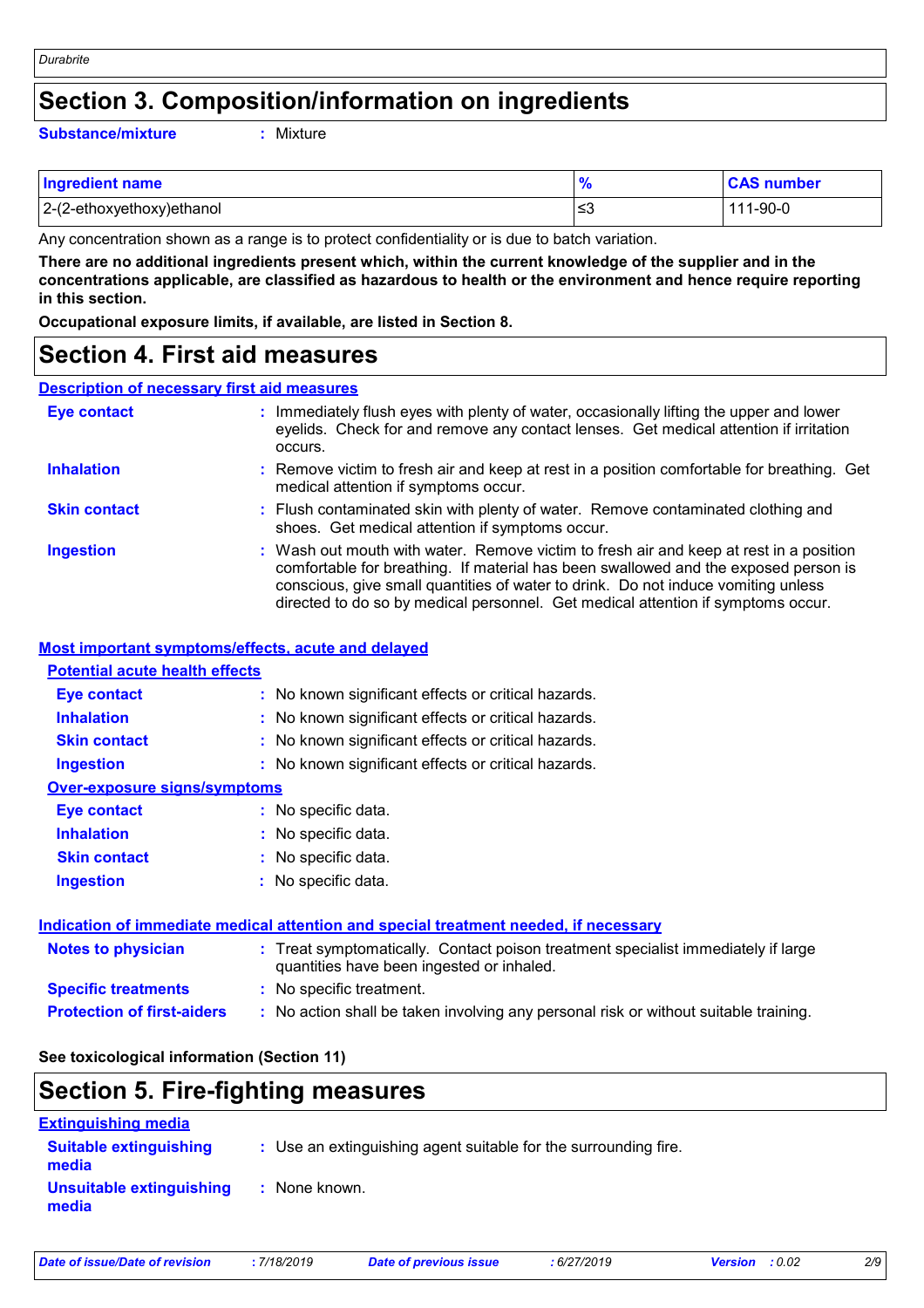# **Section 5. Fire-fighting measures**

| <b>Specific hazards arising</b><br>from the chemical     | : In a fire or if heated, a pressure increase will occur and the container may burst.                                                                                                               |
|----------------------------------------------------------|-----------------------------------------------------------------------------------------------------------------------------------------------------------------------------------------------------|
| <b>Hazardous thermal</b><br>decomposition products       | Decomposition products may include the following materials:<br>carbon dioxide<br>carbon monoxide                                                                                                    |
| <b>Special protective actions</b><br>for fire-fighters   | : Promptly isolate the scene by removing all persons from the vicinity of the incident if<br>there is a fire. No action shall be taken involving any personal risk or without suitable<br>training. |
| <b>Special protective</b><br>equipment for fire-fighters | Fire-fighters should wear appropriate protective equipment and self-contained breathing<br>apparatus (SCBA) with a full face-piece operated in positive pressure mode.                              |

### **Section 6. Accidental release measures**

**Personal precautions, protective equipment and emergency procedures**

| For non-emergency<br>personnel                               |   | : No action shall be taken involving any personal risk or without suitable training.<br>Evacuate surrounding areas. Keep unnecessary and unprotected personnel from<br>entering. Do not touch or walk through spilled material. Put on appropriate personal<br>protective equipment.                                                                        |  |
|--------------------------------------------------------------|---|-------------------------------------------------------------------------------------------------------------------------------------------------------------------------------------------------------------------------------------------------------------------------------------------------------------------------------------------------------------|--|
| For emergency responders                                     | ÷ | If specialized clothing is required to deal with the spillage, take note of any information in<br>Section 8 on suitable and unsuitable materials. See also the information in "For non-<br>emergency personnel".                                                                                                                                            |  |
| <b>Environmental precautions</b>                             |   | : Avoid dispersal of spilled material and runoff and contact with soil, waterways, drains<br>and sewers. Inform the relevant authorities if the product has caused environmental<br>pollution (sewers, waterways, soil or air).                                                                                                                             |  |
| <b>Methods and materials for containment and cleaning up</b> |   |                                                                                                                                                                                                                                                                                                                                                             |  |
| <b>Small spill</b>                                           |   | : Stop leak if without risk. Move containers from spill area. Dilute with water and mop up<br>if water-soluble. Alternatively, or if water-insoluble, absorb with an inert dry material and<br>place in an appropriate waste disposal container. Dispose of via a licensed waste<br>disposal contractor.                                                    |  |
| <b>Large spill</b>                                           |   | : Stop leak if without risk. Move containers from spill area. Prevent entry into sewers,<br>water courses, basements or confined areas. Wash spillages into an effluent treatment<br>plant or proceed as follows. Contain and collect spillage with non-combustible,<br>absorbent material e.g. sand, earth, vermiculite or diatomaceous earth and place in |  |

# **Section 7. Handling and storage**

### **Precautions for safe handling**

| <b>Protective measures</b>                                                       |    | : Put on appropriate personal protective equipment (see Section 8).                                                                                                                                                                                                                                                                                                                                                                                                                                                                                             |
|----------------------------------------------------------------------------------|----|-----------------------------------------------------------------------------------------------------------------------------------------------------------------------------------------------------------------------------------------------------------------------------------------------------------------------------------------------------------------------------------------------------------------------------------------------------------------------------------------------------------------------------------------------------------------|
| <b>Advice on general</b><br>occupational hygiene                                 |    | : Eating, drinking and smoking should be prohibited in areas where this material is<br>handled, stored and processed. Workers should wash hands and face before eating,<br>drinking and smoking. Remove contaminated clothing and protective equipment before<br>entering eating areas. See also Section 8 for additional information on hygiene<br>measures.                                                                                                                                                                                                   |
| <b>Conditions for safe storage,</b><br>including any<br><b>incompatibilities</b> | ÷. | Store in accordance with local regulations. Store in original container protected from<br>direct sunlight in a dry, cool and well-ventilated area, away from incompatible materials<br>and food and drink. Keep container tightly closed and sealed until ready for use.<br>Containers that have been opened must be carefully resealed and kept upright to<br>prevent leakage. Do not store in unlabeled containers. Use appropriate containment to<br>avoid environmental contamination. See Section 10 for incompatible materials before<br>handling or use. |

information and Section 13 for waste disposal.

container for disposal according to local regulations (see Section 13). Dispose of via a licensed waste disposal contractor. Note: see Section 1 for emergency contact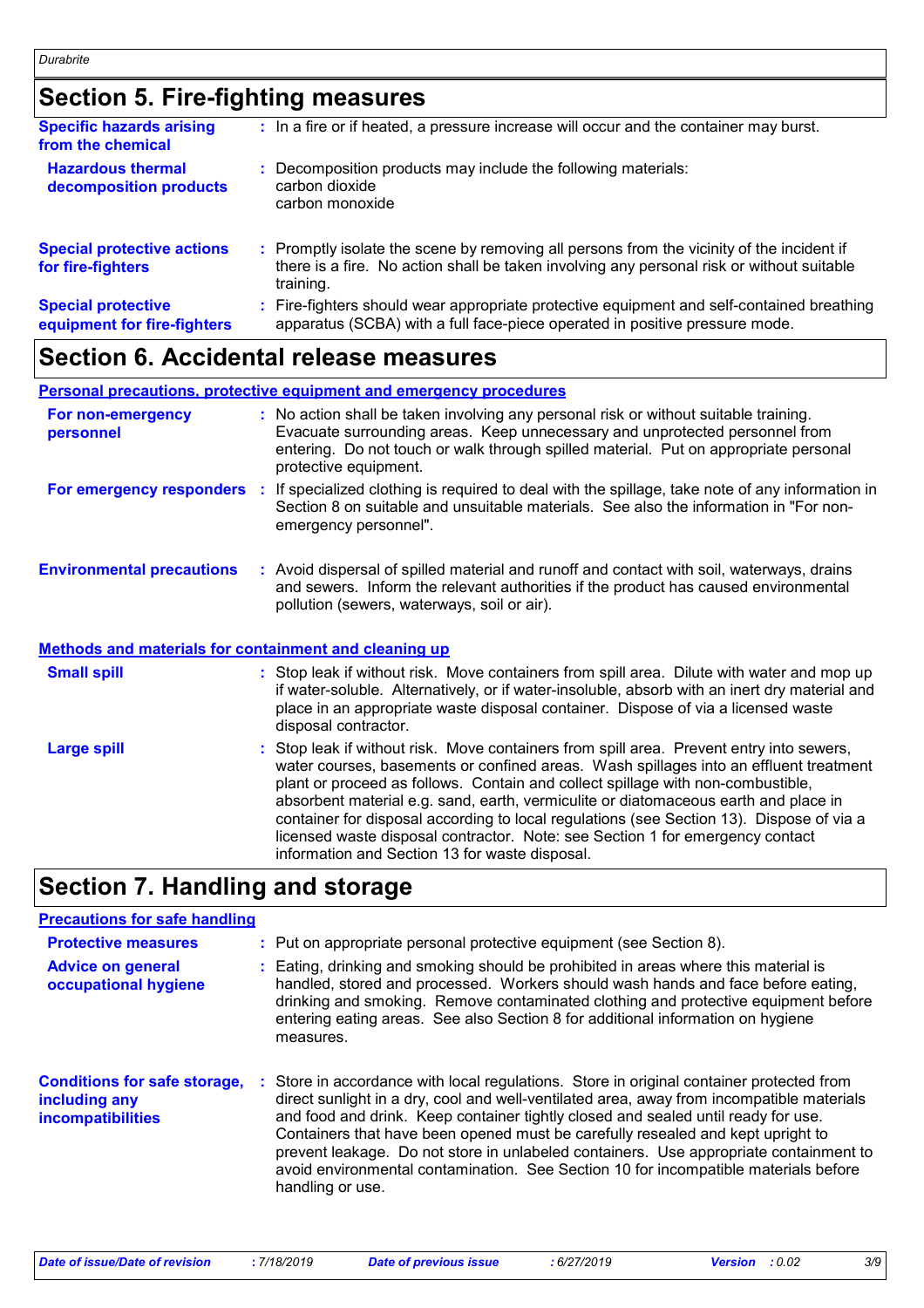# **Section 8. Exposure controls/personal protection**

#### **Control parameters**

### **Occupational exposure limits**

| <b>Ingredient name</b>                           |    |                                                                                                                                                                                                                                                                                                                                                                  | <b>Exposure limits</b><br>AIHA WEEL (United States, 7/2018).<br>TWA: 25 ppm 8 hours.                                                                                                                                                                            |  |
|--------------------------------------------------|----|------------------------------------------------------------------------------------------------------------------------------------------------------------------------------------------------------------------------------------------------------------------------------------------------------------------------------------------------------------------|-----------------------------------------------------------------------------------------------------------------------------------------------------------------------------------------------------------------------------------------------------------------|--|
| 2-(2-ethoxyethoxy)ethanol                        |    |                                                                                                                                                                                                                                                                                                                                                                  |                                                                                                                                                                                                                                                                 |  |
| <b>Appropriate engineering</b><br>controls       |    | contaminants.                                                                                                                                                                                                                                                                                                                                                    | Good general ventilation should be sufficient to control worker exposure to airborne                                                                                                                                                                            |  |
| <b>Environmental exposure</b><br><b>controls</b> |    | : Emissions from ventilation or work process equipment should be checked to ensure<br>they comply with the requirements of environmental protection legislation. In some<br>cases, fume scrubbers, filters or engineering modifications to the process equipment<br>will be necessary to reduce emissions to acceptable levels.                                  |                                                                                                                                                                                                                                                                 |  |
| <b>Individual protection measures</b>            |    |                                                                                                                                                                                                                                                                                                                                                                  |                                                                                                                                                                                                                                                                 |  |
| <b>Hygiene measures</b>                          |    | eating, smoking and using the lavatory and at the end of the working period.<br>showers are close to the workstation location.                                                                                                                                                                                                                                   | : Wash hands, forearms and face thoroughly after handling chemical products, before<br>Appropriate techniques should be used to remove potentially contaminated clothing.<br>Wash contaminated clothing before reusing. Ensure that eyewash stations and safety |  |
| <b>Eye/face protection</b>                       |    | Safety eyewear complying with an approved standard should be used when a risk<br>assessment indicates this is necessary to avoid exposure to liquid splashes, mists,<br>gases or dusts. If contact is possible, the following protection should be worn, unless<br>the assessment indicates a higher degree of protection: safety glasses with side-<br>shields. |                                                                                                                                                                                                                                                                 |  |
| <b>Skin protection</b>                           |    |                                                                                                                                                                                                                                                                                                                                                                  |                                                                                                                                                                                                                                                                 |  |
| <b>Hand protection</b>                           | ÷. | Chemical-resistant, impervious gloves complying with an approved standard should be<br>worn at all times when handling chemical products if a risk assessment indicates this is<br>necessary.                                                                                                                                                                    |                                                                                                                                                                                                                                                                 |  |
| <b>Body protection</b>                           | ÷. | Personal protective equipment for the body should be selected based on the task being<br>performed and the risks involved and should be approved by a specialist before<br>handling this product.                                                                                                                                                                |                                                                                                                                                                                                                                                                 |  |
| <b>Other skin protection</b>                     |    | : Appropriate footwear and any additional skin protection measures should be selected<br>based on the task being performed and the risks involved and should be approved by a<br>specialist before handling this product.                                                                                                                                        |                                                                                                                                                                                                                                                                 |  |
| <b>Respiratory protection</b>                    | ÷. | appropriate standard or certification. Respirators must be used according to a<br>aspects of use.                                                                                                                                                                                                                                                                | Based on the hazard and potential for exposure, select a respirator that meets the<br>respiratory protection program to ensure proper fitting, training, and other important                                                                                    |  |

# **Section 9. Physical and chemical properties**

| <b>Appearance</b>                               |                                                       |
|-------------------------------------------------|-------------------------------------------------------|
| <b>Physical state</b>                           | : Liquid                                              |
| <b>Color</b>                                    | : Milky White                                         |
| Odor                                            | : Bland                                               |
| <b>Odor threshold</b>                           | : Not available                                       |
| рH                                              | $: 7.8 \text{ to } 8.8$                               |
| <b>Melting point</b>                            | : $0^{\circ}$ C (32 $^{\circ}$ F)                     |
| <b>Boiling point</b>                            | : $100^{\circ}$ C (212 $^{\circ}$ F)                  |
| <b>Flash point</b>                              | : Closed cup: $>93.334^{\circ}$ C ( $>200^{\circ}$ F) |
| <b>Evaporation rate</b>                         | : Not available                                       |
| <b>Flammability (solid, gas)</b>                | : Not available                                       |
| Lower and upper explosive<br>(flammable) limits | : Not available                                       |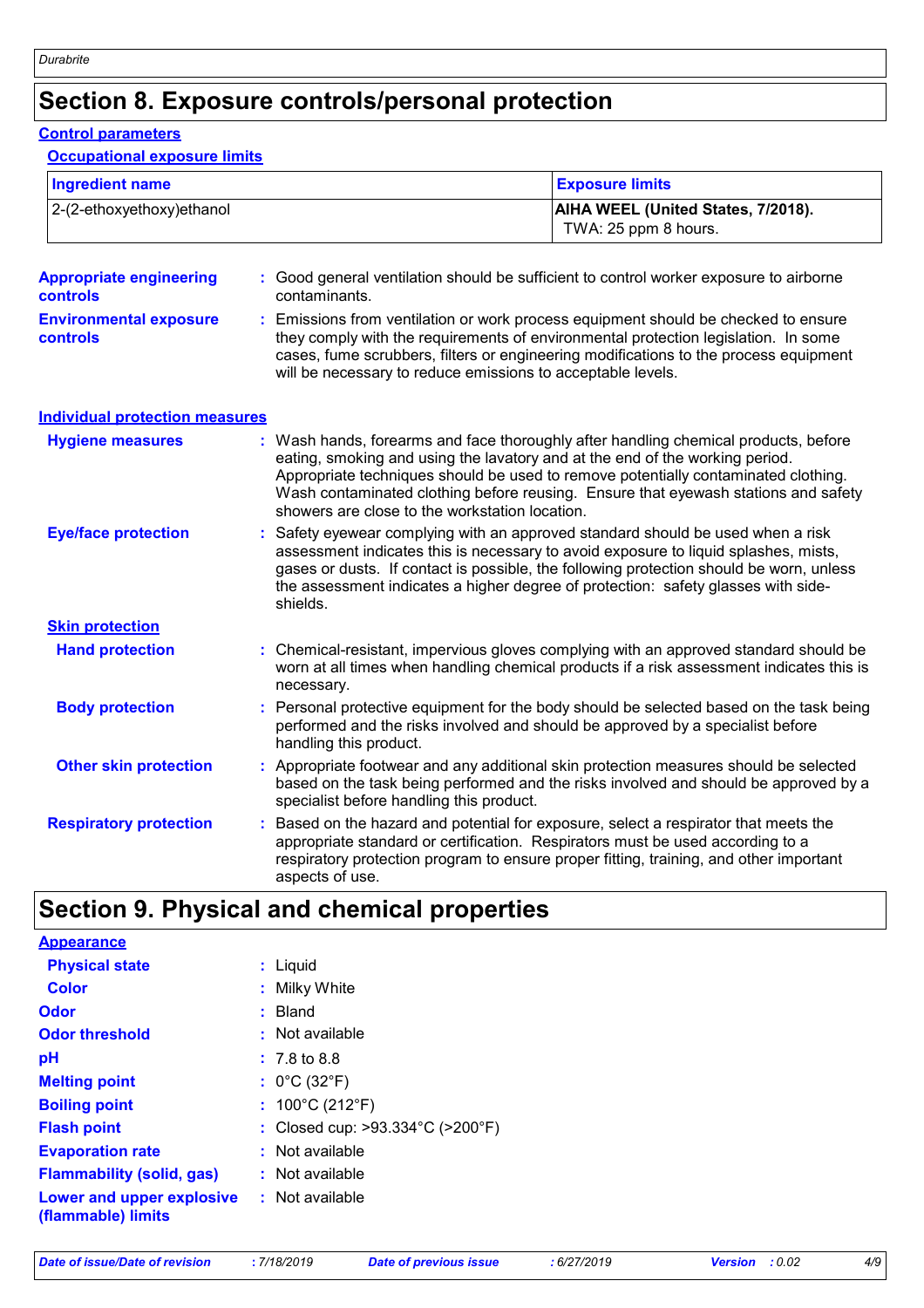# **Section 9. Physical and chemical properties**

| <b>Vapor pressure</b>                             | $:$ <4 kPa (<30 mm Hg) [room temperature] |
|---------------------------------------------------|-------------------------------------------|
| <b>Vapor density</b>                              | : $<$ 1 [Air = 1]                         |
| <b>Relative density</b>                           | : $1.03$ g/cm <sup>3</sup>                |
| <b>Solubility</b>                                 | $:$ Not available                         |
| <b>Partition coefficient: n-</b><br>octanol/water | $:$ Not available                         |
| <b>Auto-ignition temperature</b>                  | $:$ Not available                         |
| <b>Decomposition temperature</b>                  | $:$ Not available                         |
| <b>Viscosity</b>                                  | : Not available                           |
| <b>VOC content</b>                                | $: 1\%$                                   |

# **Section 10. Stability and reactivity**

| <b>Reactivity</b>                                   | : No specific test data related to reactivity available for this product or its ingredients.              |
|-----------------------------------------------------|-----------------------------------------------------------------------------------------------------------|
| <b>Chemical stability</b>                           | : The product is stable.                                                                                  |
| <b>Possibility of hazardous</b><br><b>reactions</b> | : Under normal conditions of storage and use, hazardous reactions will not occur.                         |
| <b>Conditions to avoid</b>                          | : No specific data.                                                                                       |
| <b>Incompatible materials</b>                       | : No specific data.                                                                                       |
| <b>Hazardous decomposition</b><br>products          | : Under normal conditions of storage and use, hazardous decomposition products should<br>not be produced. |

# **Section 11. Toxicological information**

### **Information on toxicological effects**

|  |  |  | <b>Acute toxicity</b> |
|--|--|--|-----------------------|
|--|--|--|-----------------------|

| <b>Product/ingredient name</b> | <b>Result</b> | <b>Species</b> | <b>Dose</b> | <b>Exposure</b> |
|--------------------------------|---------------|----------------|-------------|-----------------|
| 2-(2-ethoxyethoxy)ethanol      | LD50 Oral     | Rat            | 7500 mg/kg  |                 |

### **Irritation/Corrosion**

| <b>Product/ingredient name</b> | <b>Result</b>            | <b>Species</b> | <b>Score</b> | <b>Exposure</b>            | <b>Observation</b>       |
|--------------------------------|--------------------------|----------------|--------------|----------------------------|--------------------------|
| $ 2-(2-ethoxyethoxy)e$ thanol  | Eyes - Mild irritant     | Rabbit         |              | 125<br>milligrams          | $\overline{\phantom{0}}$ |
|                                | Eyes - Moderate irritant | Rabbit         |              | 500<br>milligrams          |                          |
|                                | l Skin - Mild irritant   | Rabbit         |              | 24 hours 500<br>milligrams |                          |

### **Sensitization**

Not available.

### **Mutagenicity**

Not available.

### **Carcinogenicity**

Not available.

### **Reproductive toxicity**

Not available.

### **Teratogenicity**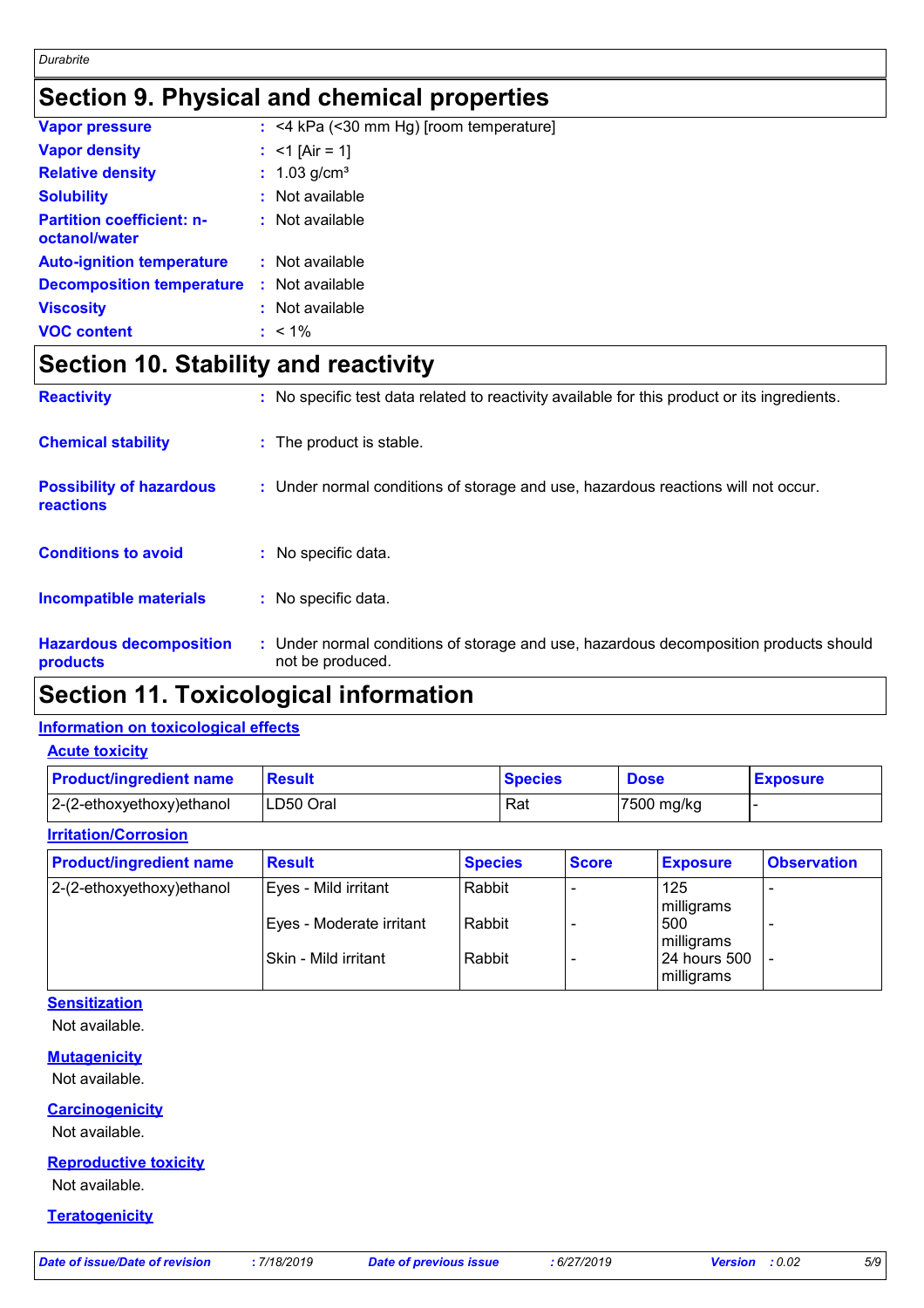# **Section 11. Toxicological information**

Not available.

Not available.

### **Specific target organ toxicity (repeated exposure)**

Not available.

### **Aspiration hazard**

Not available.

| <b>Information on the likely</b><br>routes of exposure | : Not available                                     |
|--------------------------------------------------------|-----------------------------------------------------|
| <b>Potential acute health effects</b>                  |                                                     |
| <b>Eye contact</b>                                     | : No known significant effects or critical hazards. |
| <b>Inhalation</b>                                      | : No known significant effects or critical hazards. |
| <b>Skin contact</b>                                    | : No known significant effects or critical hazards. |
| <b>Ingestion</b>                                       | : No known significant effects or critical hazards. |

### **Symptoms related to the physical, chemical and toxicological characteristics**

| <b>Eye contact</b>  | : No specific data. |
|---------------------|---------------------|
| <b>Inhalation</b>   | : No specific data. |
| <b>Skin contact</b> | : No specific data. |
| <b>Ingestion</b>    | : No specific data. |

### **Delayed and immediate effects and also chronic effects from short and long term exposure**

| <b>Short term exposure</b>                       |                                                     |
|--------------------------------------------------|-----------------------------------------------------|
| <b>Potential immediate</b><br>effects            | : Not available                                     |
| <b>Potential delayed effects</b>                 | : Not available                                     |
| Long term exposure                               |                                                     |
| <b>Potential immediate</b><br>effects            | : Not available                                     |
| <b>Potential delayed effects : Not available</b> |                                                     |
| <b>Potential chronic health effects</b>          |                                                     |
| Not available.                                   |                                                     |
| <b>General</b>                                   | : No known significant effects or critical hazards. |
| <b>Carcinogenicity</b>                           | : No known significant effects or critical hazards. |
| <b>Mutagenicity</b>                              | : No known significant effects or critical hazards. |
| <b>Teratogenicity</b>                            | : No known significant effects or critical hazards. |
| <b>Developmental effects</b>                     | : No known significant effects or critical hazards. |
| <b>Fertility effects</b>                         | : No known significant effects or critical hazards. |

### **Numerical measures of toxicity**

### **Acute toxicity estimates**

Not available.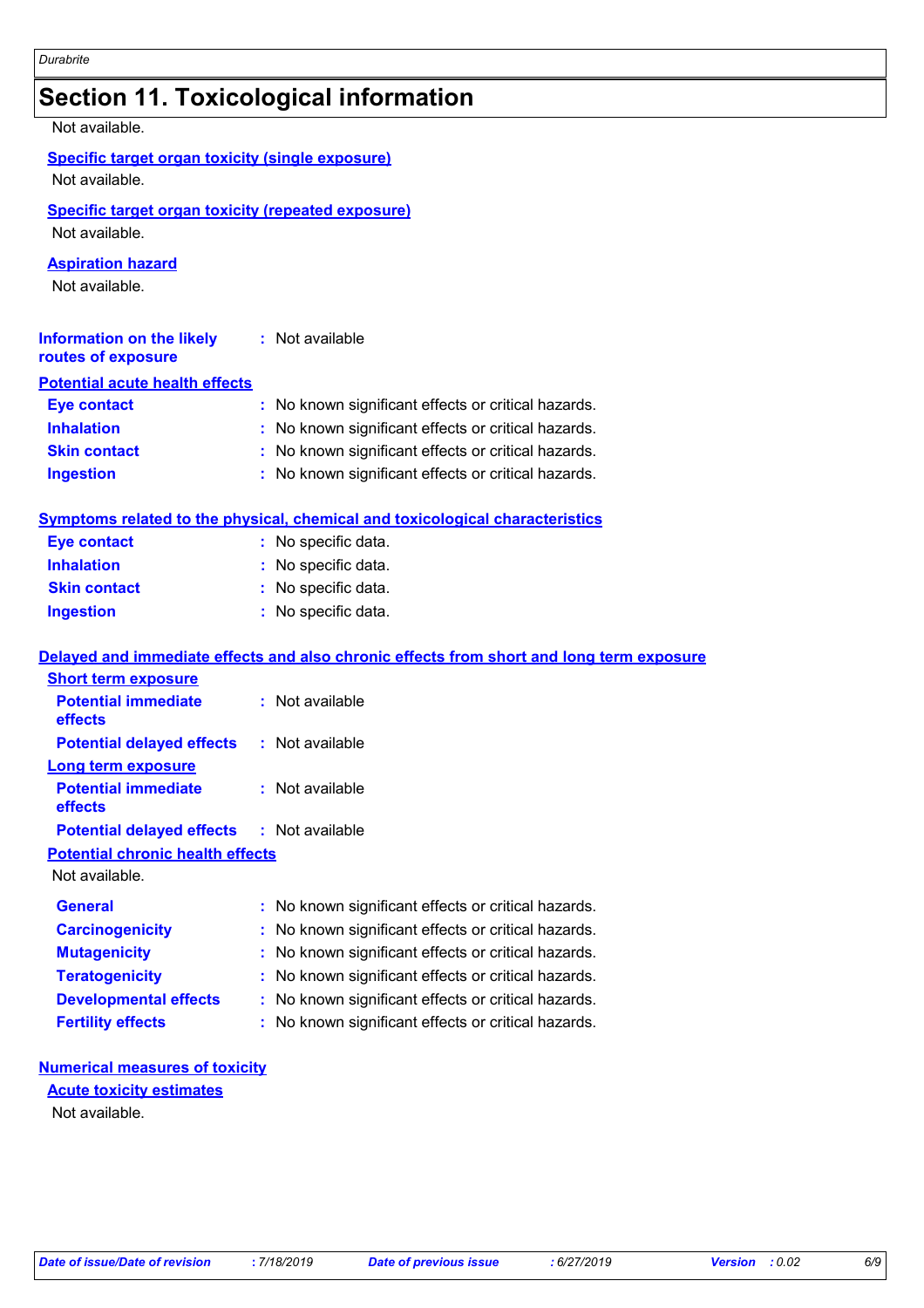# **Section 12. Ecological information**

| <b>Toxicity</b>                |                                     |                                      |                 |
|--------------------------------|-------------------------------------|--------------------------------------|-----------------|
| <b>Product/ingredient name</b> | <b>Result</b>                       | <b>Species</b>                       | <b>Exposure</b> |
| $ 2-(2-ethoxyethoxy)e$ thanol  | Acute LC50 3340000 µg/l Fresh water | Daphnia - Daphnia magna -<br>Neonate | 48 hours        |
|                                | Acute LC50 6010000 µg/l Fresh water | Fish - Ictalurus punctatus           | 96 hours        |

### **Persistence and degradability**

Not available.

### **Bioaccumulative potential**

| <b>Product/ingredient name</b> | $LogPow$ | <b>BCF</b> | <b>Potential</b> |
|--------------------------------|----------|------------|------------------|
| $ 2-(2-ethoxyethoxy)e$ thanol  | $-0.54$  |            | low              |

### **Mobility in soil**

| <b>Soil/water partition</b> | : Not available |
|-----------------------------|-----------------|
| <b>coefficient (Koc)</b>    |                 |

**Other adverse effects** : No known significant effects or critical hazards.

### **Section 13. Disposal considerations**

- **Disposal methods :**
- The generation of waste should be avoided or minimized wherever possible. Disposal of this product, solutions and any by-products should at all times comply with the requirements of environmental protection and waste disposal legislation and any regional local authority requirements. Dispose of surplus and non-recyclable products via a licensed waste disposal contractor. Waste should not be disposed of untreated to the sewer unless fully compliant with the requirements of all authorities with jurisdiction. Waste packaging should be recycled. Incineration or landfill should only be considered when recycling is not feasible. This material and its container must be disposed of in a safe way. Empty containers or liners may retain some product residues. Avoid dispersal of spilled material and runoff and contact with soil, waterways, drains and sewers.

### **Section 14. Transport information**

|                                      | <b>DOT Classification</b> | <b>IMDG</b>   | <b>IATA</b>   |
|--------------------------------------|---------------------------|---------------|---------------|
| <b>UN number</b>                     | Not regulated             | Not regulated | Not regulated |
| <b>UN proper</b><br>shipping name    | $\overline{\phantom{0}}$  |               |               |
| <b>Transport</b><br>hazard class(es) |                           |               |               |
| <b>Packing group</b>                 | $\blacksquare$            |               | -             |
| <b>Environmental</b><br>hazards      | No.                       | No.           | No.           |

**Additional information**

**Special precautions for user Transport within user's premises:** always transport in closed containers that are **:** upright and secure. Ensure that persons transporting the product know what to do in the event of an accident or spillage.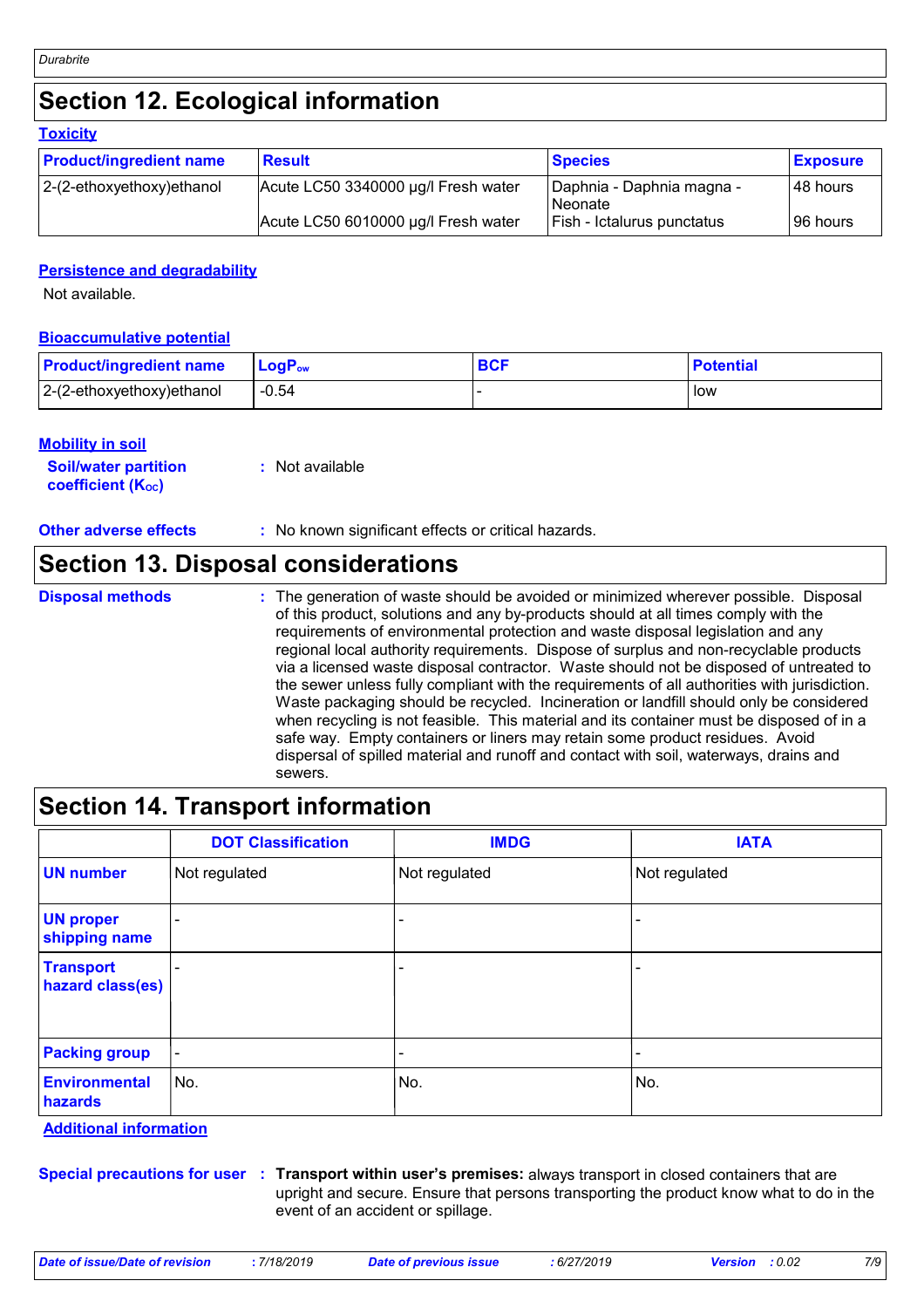### **Section 14. Transport information**

**Transport in bulk according :** Not available. **to Annex II of MARPOL and the IBC Code**

## **Section 15. Regulatory information**

### **U.S. Federal regulations**

**Clean Air Act Section 112 (b) Hazardous Air Pollutants (HAPs) :** Listed

### **SARA 311/312**

**Classification :** Not applicable

### **Composition/information on ingredients**

| <b>Name</b>               | $\mathbf{o}_{l}$ | <b>Classification</b>               |  |
|---------------------------|------------------|-------------------------------------|--|
| 2-(2-ethoxyethoxy)ethanol | ≃                | <b>EYE IRRITATION - Category 2A</b> |  |

### **SARA 313**

|                                           | <b>Product name</b>       | <b>CAS number</b> | $\frac{9}{6}$ |
|-------------------------------------------|---------------------------|-------------------|---------------|
| <b>Form R - Reporting</b><br>requirements | 2-(2-ethoxyethoxy)ethanol | $111 - 90 - 0$    | ≤3            |

SARA 313 notifications must not be detached from the SDS and any copying and redistribution of the SDS shall include copying and redistribution of the notice attached to copies of the SDS subsequently redistributed.

### **Inventory list**

| <b>CANADA INVENTORY</b><br>(DSL)            | : All components are listed or exempted. |
|---------------------------------------------|------------------------------------------|
| <b>United States inventory</b><br>(TSCA 8b) | : All components are listed or exempted. |

### **Section 16. Other information**

**Hazardous Material Information System (U.S.A.)**



**Caution: HMIS® ratings are based on a 0-4 rating scale, with 0 representing minimal hazards or risks, and 4 representing significant hazards or risks. Although HMIS® ratings and the associated label are not required on SDSs or products leaving a facility under 29 CFR 1910.1200, the preparer may choose to provide them. HMIS® ratings are to be used with a fully implemented HMIS® program. HMIS® is a registered trademark and service mark of the American Coatings Association, Inc.**

**The customer is responsible for determining the PPE code for this material. For more information on HMIS® Personal Protective Equipment (PPE) codes, consult the HMIS® Implementation Manual.**

### **National Fire Protection Association (U.S.A.)**



**Reprinted with permission from NFPA 704-2001, Identification of the Hazards of Materials for Emergency Response Copyright ©1997, National Fire Protection Association, Quincy, MA 02269. This reprinted material is not the complete and official position of the National Fire Protection Association, on the referenced subject which is represented only by the standard in its entirety.**